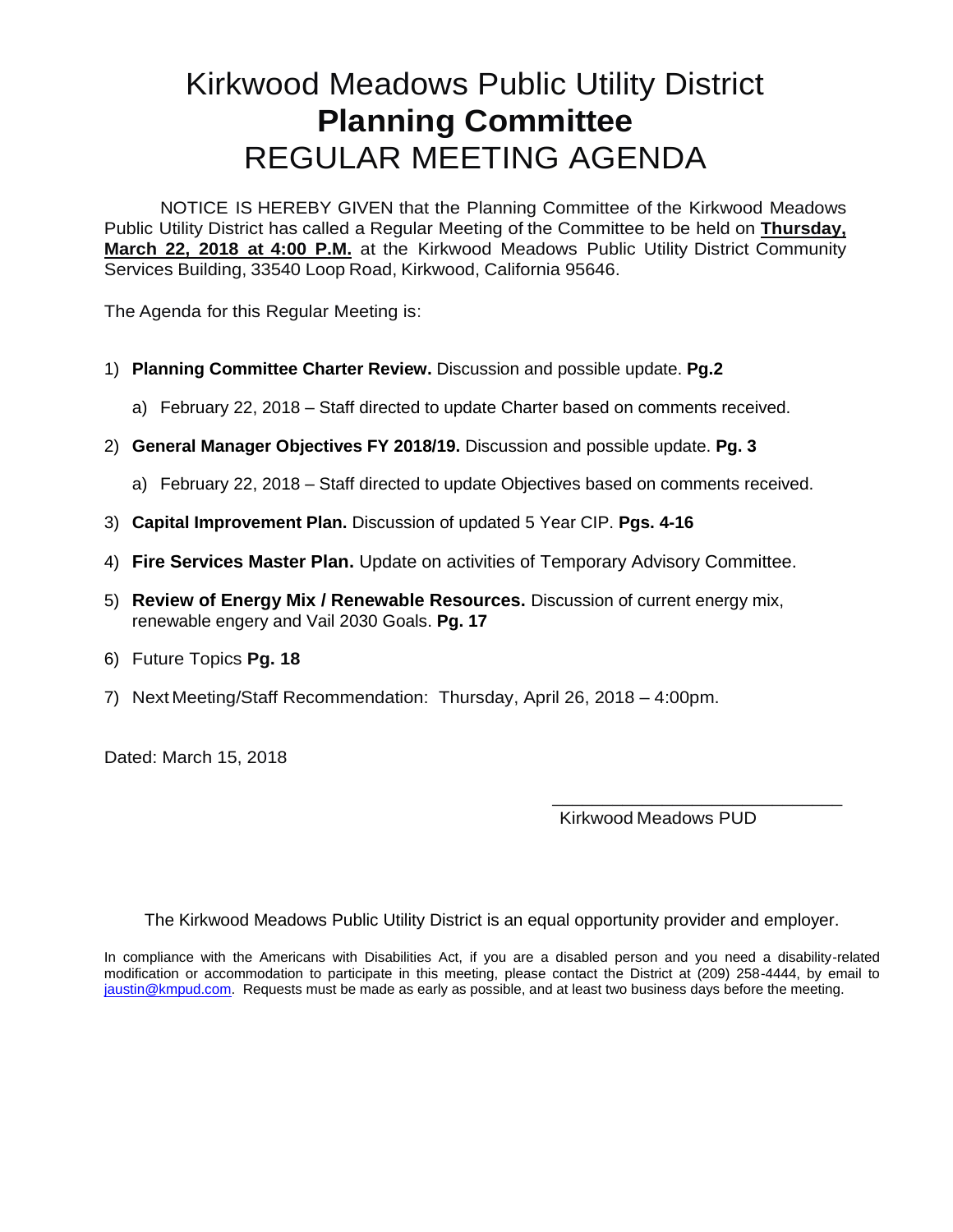#### Kirkwood Meadows Public Utilities District BOARD OF DIRECTORS

#### **CHARTER** PLANNING COMMITTEE

PURPOSE: The Planning Committee is established as a standing committee of the Board of Directors whose primary duties are to oversee short-and long-term strategic planning needs of the District. The Committee identifies future milestones, issues, opportunities, requirements for which advance planning can be beneficial to the District and makes recommendation to the Board to initiate such planning.

MEMBERSHIP: The Planning Committee shall consist of up to five voting members consisting of two directors and from one to three District members. The General Manager shall be a non-voting member of the Committee.

The Committee may establish such subcommittees as it believes are necessary to fulfill its purpose.

MEMBERSHIIP TERM: The term for each of the two director members shall be two years. The term for each of the District members shall be three years, staggered so that, with three District members, one term shall expire each year. The Board may re-appoint District members at the ends of their terms.

COMMITTEE CHAIR: The Committee shall elect a director member to serve as Committee Chair. The Chair, or his/her designee, shall lead the Committee meetings and shall be the authorized liaison for requests and communications between the Committee and the Board and management.

MEETINGS: Meetings of the Planning Committee are subject to the *Brown Act* meeting and notice requirements. Subject to compliance with noticing requirements, the Committee shall meet as often as the Chair of the Committee deems necessary or desirable, but in no case shall it meet less frequent than quarterly.

COMMITTEE RESPONSIBILITIES: The Committee shall work closely with the Board, General Manager, and other Board appointed standing committees to identify potential short- and long-term planning needs. Subject to Board authorization, the Committee may retain advisors and experts it deems appropriate to the assigned planning task. Regarding the above, the Committee's primary responsibilities are as follows:

- Research and assess new District services and alternative means, business models and technologies for providing District services.
- Research opportunities for new sources of revenues for the District, such as from Counties (through "Fair Share" and other means) and from grants.
- Assist the General Manager in researching, assessing and implementing the public processes required to obtain the necessary customer approvals for raising revenues and taking other actions necessary to achieve the District's goals.
- Conduct an annual self-evaluation of the performance of the Committee and the effectiveness and compliance with this charter.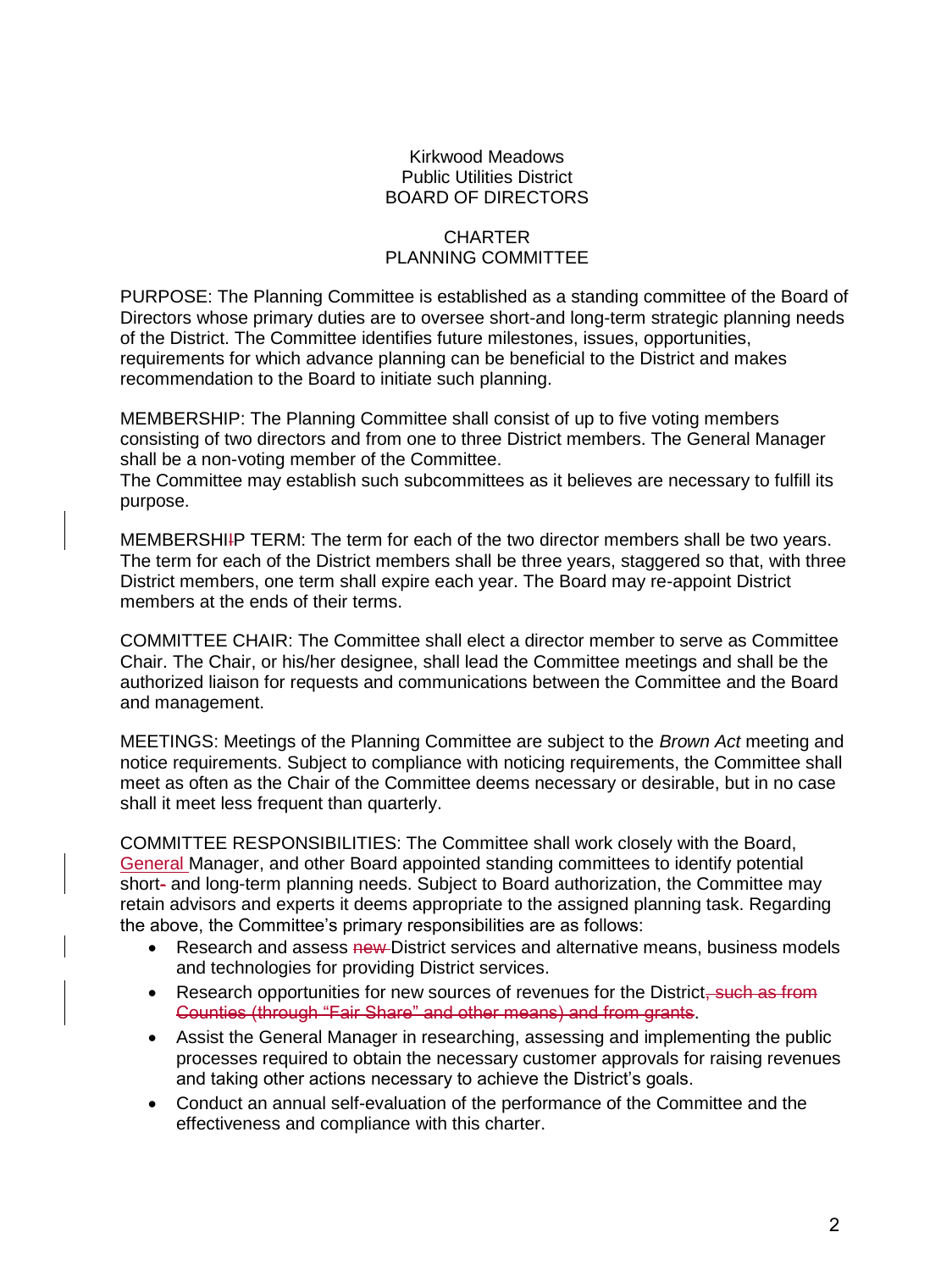### **Kirkwood Meadows Public Utility District General Manager Planning Objectives FY 2017/2018**

### **Planning**

- 1. Update the Fire Master Plan by the end of the calendar year.
- 2.1. Present strategies and possible sources of funds to meet the needs outlined in the Fire Master Plan.
- 3.2. Develop and implement a planContinue to staff the Fire Department with a 2017-2018 winter goal for 6 volunteer firefighters through winter.
- 4.3. Revise and Approve Kirkwood Fire Ordinance to conform to latest statutes and local needs by the end of the fiscal year.
- 5.4. Refine capacity projections to better evaluate District's Will-Serve capabilities and update Will Serve obligations.
- 6.5. Research and Pursue Grant Opportunities Focusing on Fire Department, Defensible Space and Water Storage Needs.
- 7.6. Pursue the Establishment of an Alpine County Sheriff Position Living in Kirkwood.
- 8.7. Continue Economic Development Meetings Focusing on Removing Obstacles from Increasing Kirkwood Skier Day, Overnight and Real Estate Growth.
- 9.8. Work with Community Stakeholders to Resolve Funding Mechanism for Future Community and District Employee Housing Needs.
- 10.9. Continue to Improve and Develop Relationships with Government Entities with ties to Kirkwood Including Alpine County, Amador County, El Dorado County, Alpine County Sheriff, Amador County Sheriff, Alpine County Chamber of Commerce, TC-TAC, USFS, Caltrans, El Dorado Irrigation District, Eastern Alpine Fire Department, Lake Valley Fire Department.
- 11.10. Continue to Establish Strong Ties with Players in the Kirkwood Valley Including Vail, Kirkwood Property Services, Kirkwood Resort Development, Pyramid Properties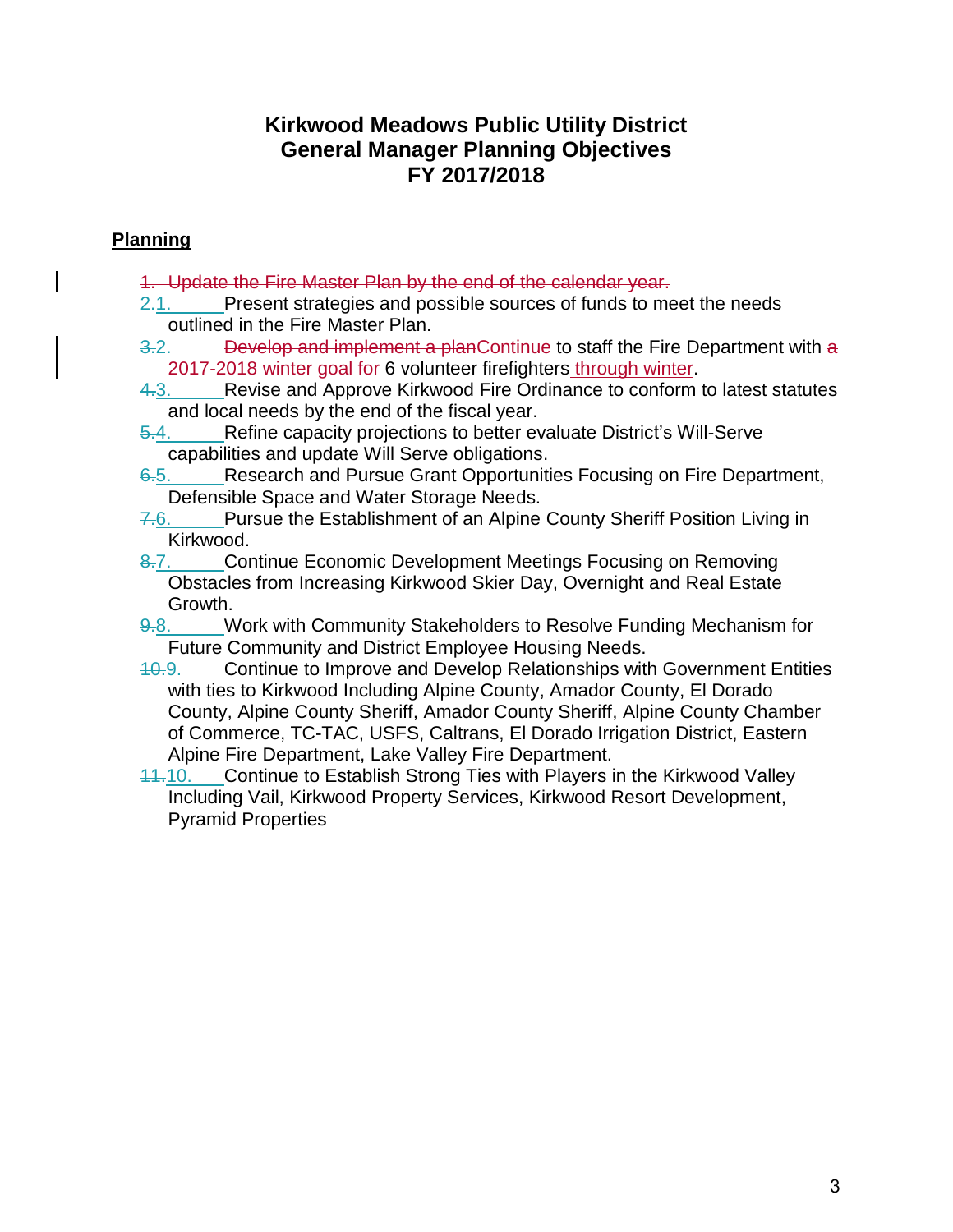| <b>Expense</b>                   | 5 Yr Total | 2018-2019 | 2019-2020   | 2020-2021   | 2021-2022   | 2022-2023   |
|----------------------------------|------------|-----------|-------------|-------------|-------------|-------------|
| <b>Capacity Component</b>        |            |           |             |             |             |             |
| Water                            | 0          | 0         | 0           | $\mathbf 0$ | $\pmb{0}$   | $\mathsf 0$ |
| Wastewater                       | 90,000     | 30,000    | 0           | $\mathbf 0$ | $\mathbf 0$ | 60,000      |
| <b>Employee Housing</b>          | $\pmb{0}$  | $\pmb{0}$ | $\mathsf 0$ | $\mathbf 0$ | $\pmb{0}$   | $\mathbf 0$ |
| Fire                             | 62,500     | 0         | 0           | 0           | $\pmb{0}$   | 62,500      |
| Electric                         | 2,700,000  | 200,000   | 1,250,000   | 1,250,000   | 0           | 0           |
| Propane                          | 236,250    | 0         | 0           | 225,000     | $\pmb{0}$   | 11,250      |
| Snow Removal                     | 0          | 0         | 0           | 0           | $\pmb{0}$   | $\pmb{0}$   |
| Cable                            | 0          | 0         | 0           | $\mathbf 0$ | $\mathbf 0$ | $\mathsf 0$ |
| Parks and Rec                    | $\pmb{0}$  | $\pmb{0}$ | 0           | 0           | $\pmb{0}$   | $\pmb{0}$   |
| Solid Waste                      | $\pmb{0}$  | $\pmb{0}$ | 0           | $\pmb{0}$   | $\pmb{0}$   | $\mathbf 0$ |
| <b>Operations Shared</b>         | $\pmb{0}$  | $\pmb{0}$ | $\mathsf 0$ | 0           | $\pmb{0}$   | $\mathsf 0$ |
|                                  |            |           |             |             |             |             |
| <b>Total Capacity Expense</b>    | 3,088,750  | 230,000   | 1,250,000   | 1,475,000   | $\pmb{0}$   | 133,750     |
|                                  |            |           |             |             |             |             |
| <b>Replacement Component</b>     |            |           |             |             |             |             |
| Water                            | 183,000    | 43,500    | 30,000      | 16,000      | 45,000      | 48,500      |
| Wastewater                       | 1,503,500  | 135,500   | 297,500     | 305,000     | 373,500     | 392,000     |
| <b>Employee Housing</b>          | 57,800     | 36,600    | 1,500       | 9,100       | 1,500       | 9,100       |
| Fire                             | 173,500    | 31,200    | 32,200      | 41,200      | 3,200       | 65,700      |
| Electric                         | 3,020,000  | 350,500   | 1,290,000   | 1,263,500   | 10,000      | 106,000     |
| Propane                          | 233,950    | 60,000    | 17,700      | 104,500     | 16,500      | 35,250      |
| Snow Removal                     | 515,483    | 118,638   | 74,732      | 54,232      | 199,732     | 68,149      |
| Cable                            | 11,000     | 1,000     | 7,000       | 1,000       | 1,000       | 1,000       |
| Parks and Rec                    | 18,000     | 1,500     | 0           | 1,500       | $\pmb{0}$   | 15,000      |
| Solid Waste                      | 25,000     | 5,000     | 5,000       | 5,000       | 5,000       | 5,000       |
| <b>Operations Shared</b>         | 90,000     | 34,000    | 5,000       | 10,000      | 30,000      | 11,000      |
|                                  |            |           |             |             |             |             |
|                                  |            |           |             |             |             |             |
| <b>Total Replacement Expense</b> | 5,831,233  | 817,438   | 1,760,632   | 1,811,032   | 685,432     | 756,699     |
|                                  |            |           |             |             |             |             |
| <b>Total Capital Expense</b>     | 8,919,983  | 1,047,438 | 3,010,632   | 3,286,032   | 685,432     | 890,449     |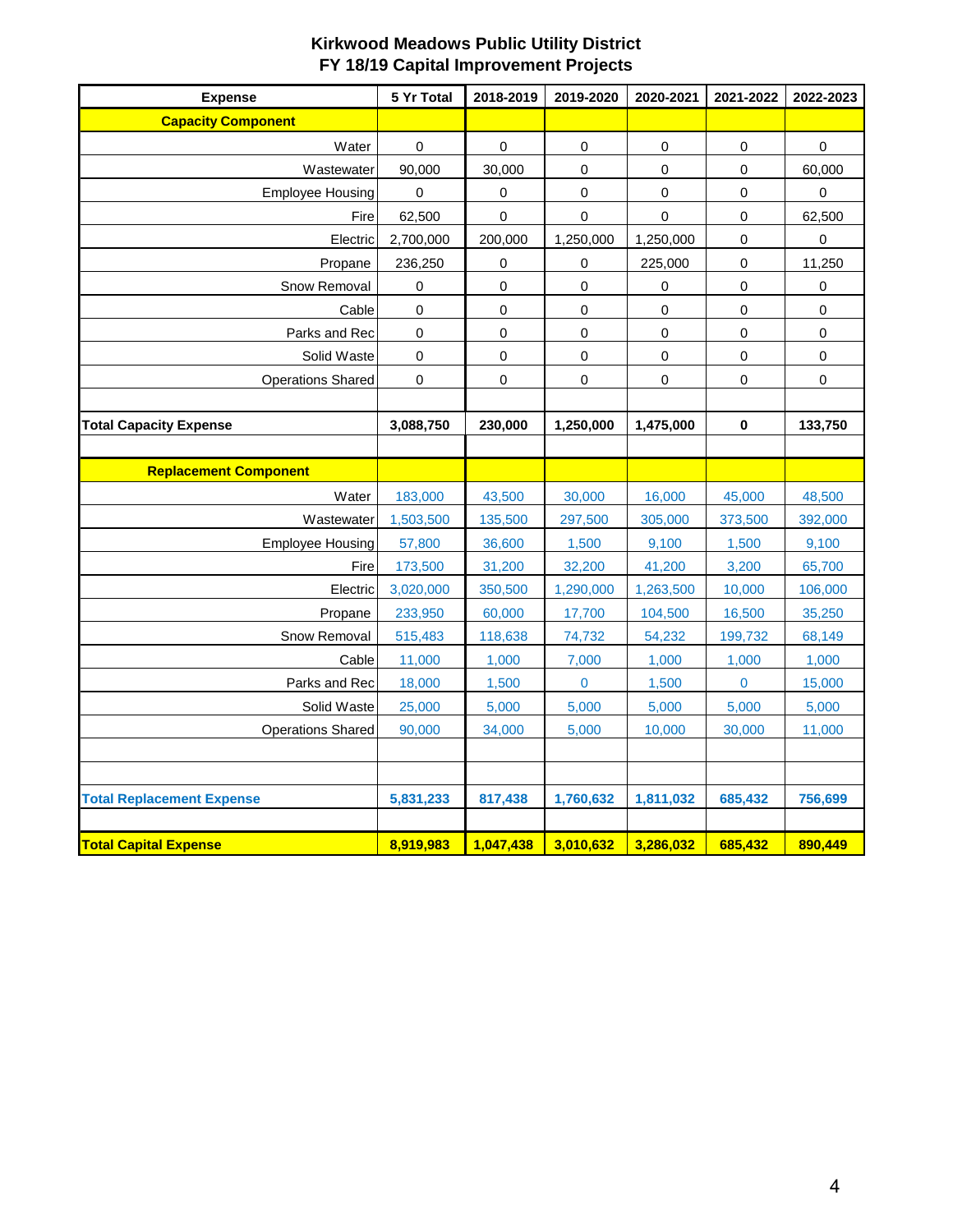| <b>Expense</b>                               | 5 Yr Total | Cycle                | <b>Priority</b>         | 2018-2019 | 2019-2020 | 2020-2021   | 2021-2022 | 2022-2023   |
|----------------------------------------------|------------|----------------------|-------------------------|-----------|-----------|-------------|-----------|-------------|
| <b>Capacity Component</b>                    |            |                      | Scale 1~5<br>1=Critical |           |           |             |           |             |
| <b>Distribution</b>                          |            |                      |                         |           |           |             |           |             |
|                                              |            |                      |                         |           |           |             |           |             |
| Storage                                      |            |                      |                         |           |           |             |           |             |
|                                              |            |                      |                         |           |           |             |           |             |
| <b>Water Rights</b>                          |            |                      |                         |           |           |             |           |             |
|                                              |            |                      |                         |           |           |             |           |             |
| <b>Total Water Capacity Expense</b>          | 0          |                      |                         | $\bf{0}$  | $\bf{0}$  | $\mathbf 0$ | 0         | $\mathbf 0$ |
|                                              |            |                      |                         |           |           |             |           |             |
| <b>Replacement Component</b>                 |            |                      |                         |           |           |             |           |             |
| Meter Interrogator                           | 15,000     | One-Time             | $\mathbf{1}$            | 15,000    |           |             |           |             |
| <b>Well Pumps</b>                            | 10,000     | <b>Two Years</b>     | 1                       |           | 5,000     |             | 5,000     |             |
| Well 2 Roof                                  | 2,500      | <b>Fifteen Years</b> | $\mathbf{1}$            | 2,500     |           |             |           |             |
| <b>Distribution System Valve Replacement</b> | 70,000     | Annual               | $\overline{2}$          | 15,000    | 25,000    | 10,000      | 10,000    | 10,000      |
| <b>Telemetry</b>                             | 5,000      | <b>Five Years</b>    | $\overline{2}$          | 5,000     |           |             |           |             |
| <b>Fire Hydrant Replacements</b>             | 18,000     | <b>Two Years</b>     | 3                       | 6,000     |           | 6,000       |           | 6,000       |
| <b>Remote Read Meter Replacement</b>         | 7,500      | <b>Twenty Years</b>  | 4                       |           |           |             |           | 7,500       |
| Vehicle Purchase (Split with Wastewater)     | 30,000     | <b>Ten Years</b>     | $\overline{4}$          |           |           |             | 30,000    |             |
| <b>Commercial Remote Read Water Meters</b>   | 15,000     | <b>Twenty Years</b>  | $\overline{4}$          |           |           |             |           | 15,000      |
| <b>Mountain Club Water Meter Relocation</b>  | 10,000     | One-Time             | 5                       |           |           |             |           | 10,000      |
|                                              |            |                      |                         |           |           |             |           |             |
| <b>Total Water Replacement Expense</b>       | 183,000    |                      |                         | 43,500    | 30,000    | 16,000      | 45,000    | 48,500      |
|                                              |            |                      |                         |           |           |             |           |             |
| <b>Total Water Capital Expense</b>           | 183,000    |                      |                         | 43,500    | 30,000    | 16,000      | 45,000    | 48,500      |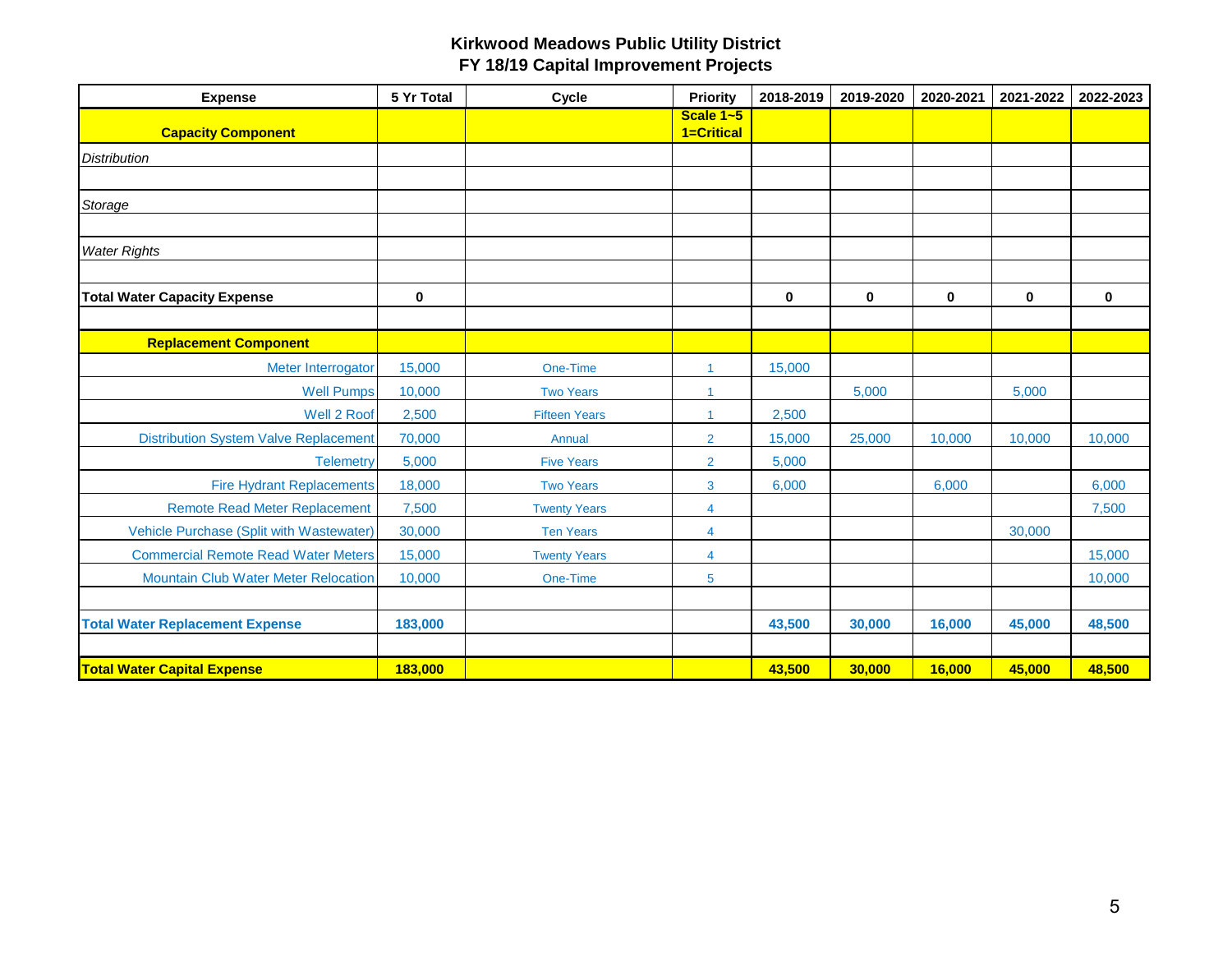| <b>Expense</b>                                       | 5 Yr Total | Cycle                                           | <b>Priority</b>         | 2018-2019 | 2019-2020 | 2020-2021 | 2021-2022 | 2022-2023 |
|------------------------------------------------------|------------|-------------------------------------------------|-------------------------|-----------|-----------|-----------|-----------|-----------|
| <b>Capacity Component</b>                            |            |                                                 | Scale 1~5<br>1=Critical |           |           |           |           |           |
| Collection                                           |            |                                                 |                         |           |           |           |           |           |
| <b>Treatment</b>                                     |            |                                                 |                         |           |           |           |           |           |
| Feasbility Study (50%)                               | 30,000     |                                                 | $\mathbf{1}$            | 30,000    |           |           |           |           |
| Aeration Blower (2@ \$60,000)                        | 60,000     | When air-flow requirements exceed<br>1,130 SCFM | $\overline{4}$          |           |           |           |           | 60,000    |
|                                                      |            |                                                 |                         |           |           |           |           |           |
| Disposal                                             |            |                                                 |                         |           |           |           |           |           |
|                                                      |            |                                                 |                         |           |           |           |           |           |
| <b>Total Wastewater Capacity Expense</b>             | 90,000     |                                                 |                         | 30,000    | 0         | 0         | $\bf{0}$  | 60,000    |
|                                                      |            |                                                 |                         |           |           |           |           |           |
| <b>Replacement Component</b>                         |            |                                                 |                         |           |           |           |           |           |
| Collection                                           |            |                                                 |                         |           |           |           |           |           |
| <b>Collection System Infiltration/Inflow Repairs</b> | 280,000    | <b>Annual for 10 Years</b>                      | $\mathbf{1}$            | 80,000    | 50,000    | 50,000    | 50,000    | 50,000    |
| Hot Water Heater, Main Lift                          | 2,500      | <b>Ten Years</b>                                | $\mathbf{1}$            | 2,500     |           |           |           |           |
| <b>Jetter Camera</b>                                 | 9,000      | <b>Ten Years</b>                                | $\mathbf{1}$            | 9,000     |           |           |           |           |
| East Lift Controls Moved from Vault                  | 120,000    | One Time                                        | $\overline{2}$          |           |           | 120,000   |           |           |
| Pumps, Main Lift                                     | 14,000     | <b>Two Years</b>                                | $\overline{2}$          |           |           | 7,000     |           | 7,000     |
| <b>Treatment</b>                                     |            |                                                 |                         |           |           |           |           |           |
| Feasbility Study (50%)                               | 30,000     | One Time                                        | $\mathbf{1}$            | 30,000    |           |           |           |           |
| <b>Centrifuge Polymer Feed System</b>                | 5,000      | <b>Five Years</b>                               | $\mathbf{1}$            | 5,000     |           |           |           |           |
| <b>Hycore Brush Replacement</b>                      | 3,000      | <b>Three Years</b>                              | $\mathbf{1}$            | 1,500     |           |           | 1,500     |           |
| <b>WWTP Roof Repair</b>                              | 120,000    | One Time                                        | $\mathbf{1}$            |           | 120,000   |           |           |           |
| <b>Aluma Valve</b>                                   | 10,500     | <b>Fifteen Years</b>                            | $\overline{2}$          |           | 10,500    |           |           |           |
| <b>Hycore Upgrade</b>                                | 68,000     | One Time                                        | $\overline{2}$          |           |           | 68,000    |           |           |
| <b>Motor Control Cabinets Refurbished</b>            | 60,000     | One Time                                        | $\overline{2}$          |           | 60,000    |           |           |           |
| Pumps, Anoxic / EQ / Filtrate                        | 14,000     | <b>Two Years</b>                                | $\overline{2}$          |           | 7,000     |           | 7,000     |           |
| <b>WWTP UPS</b>                                      | 15,000     | One Time                                        | $\overline{2}$          |           | 15,000    |           |           |           |
| <b>Ventilation for WWTP</b>                          | 35,000     | <b>Fifteen Years</b>                            | $\overline{2}$          |           | 35,000    |           |           |           |
| <b>Emergency Storage Piping/Pumps</b>                | 50,000     | <b>One Time</b>                                 | $\mathbf{3}$            |           |           | 50,000    |           |           |
| <b>Membranes</b>                                     | $\bf{0}$   | <b>Five Years</b>                               | 3                       |           |           |           |           |           |
| <b>SCADA/PLC/Controls System Replacement</b>         | 500,000    | One Time                                        | 3                       |           |           |           | 250,000   | 250,000   |
| <b>Centrifuge Rebuild</b>                            | 35,000     | <b>Five Years</b>                               | 4                       |           |           |           | 35,000    |           |
| <b>Heating at WWTP</b>                               | 25,000     | <b>Twenty Years</b>                             | $5\phantom{.0}$         |           |           |           |           | 25,000    |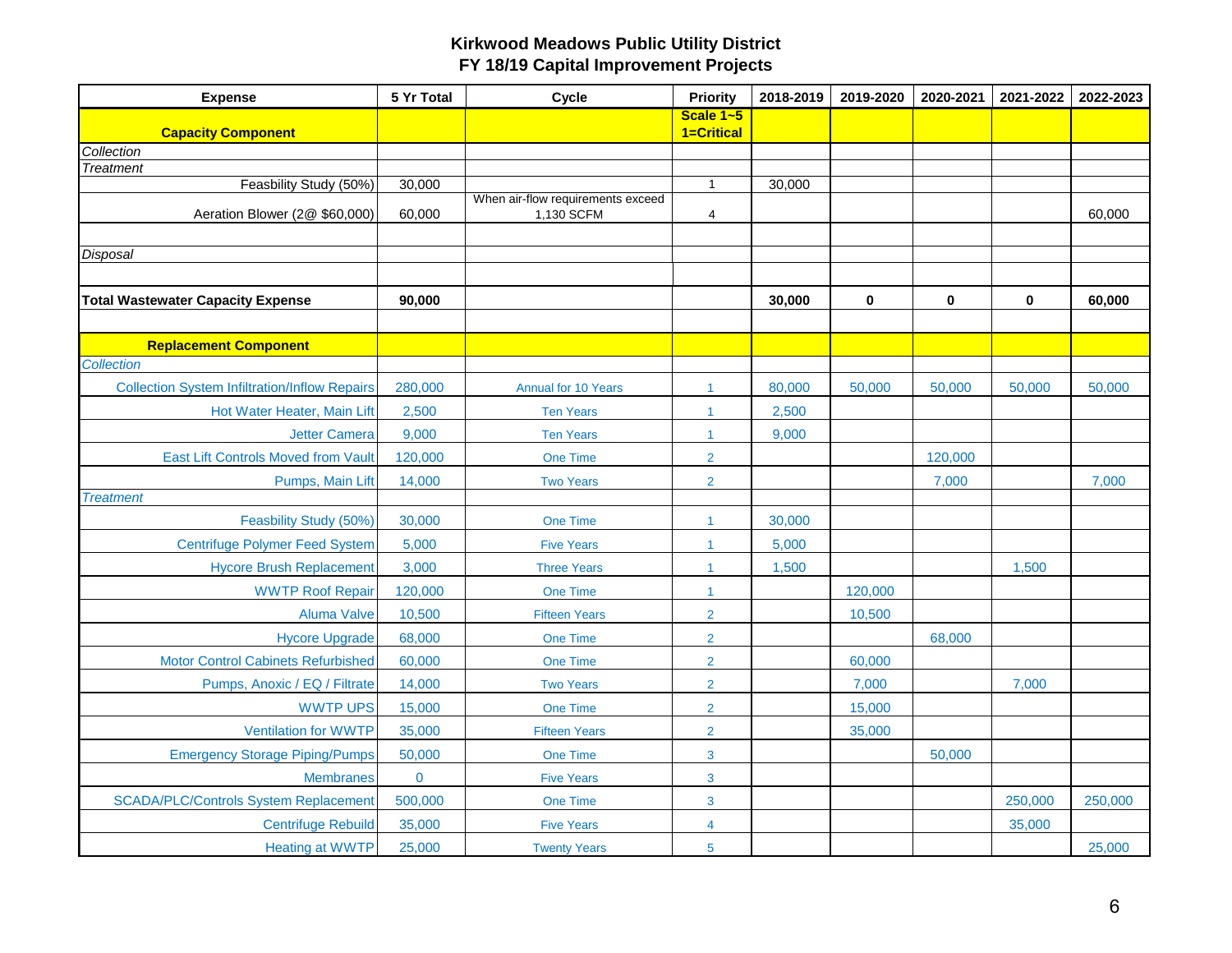| <b>Expense</b>                              | 5 Yr Total | Cycle            | <b>Priority</b> | 2018-2019 | 2019-2020 | 2020-2021 | 2021-2022 | 2022-2023 |
|---------------------------------------------|------------|------------------|-----------------|-----------|-----------|-----------|-----------|-----------|
| Lab Rehab                                   | 50,000     | <b>One Time</b>  | đ               |           |           |           |           | 50,000    |
| <b>Disposal</b>                             |            |                  |                 |           |           |           |           |           |
| Pumps/Controls, Absorption Beds             | 7,500      | <b>Ten Years</b> |                 | 7,500     |           |           |           |           |
| <b>VFD Replacement</b>                      | 20,000     | <b>Two Years</b> | 3               |           |           | 10,000    |           | 10,000    |
| <b>General</b>                              |            |                  |                 |           |           |           |           |           |
| Vehicle Purchase (Split with Water)         | 30,000     | <b>Ten Years</b> |                 |           |           |           | 30,000    |           |
|                                             |            |                  |                 |           |           |           |           |           |
| <b>Total Wastewater Replacement Expense</b> | 1,503,500  |                  |                 | 135,500   | 297,500   | 305,000   | 373,500   | 392,000   |
|                                             |            |                  |                 |           |           |           |           |           |
| <b>Total Wastewater Capital Expense</b>     | 1,593,500  |                  |                 | 165,500   | 297.500   | 305,000   | 373.500   | 452,000   |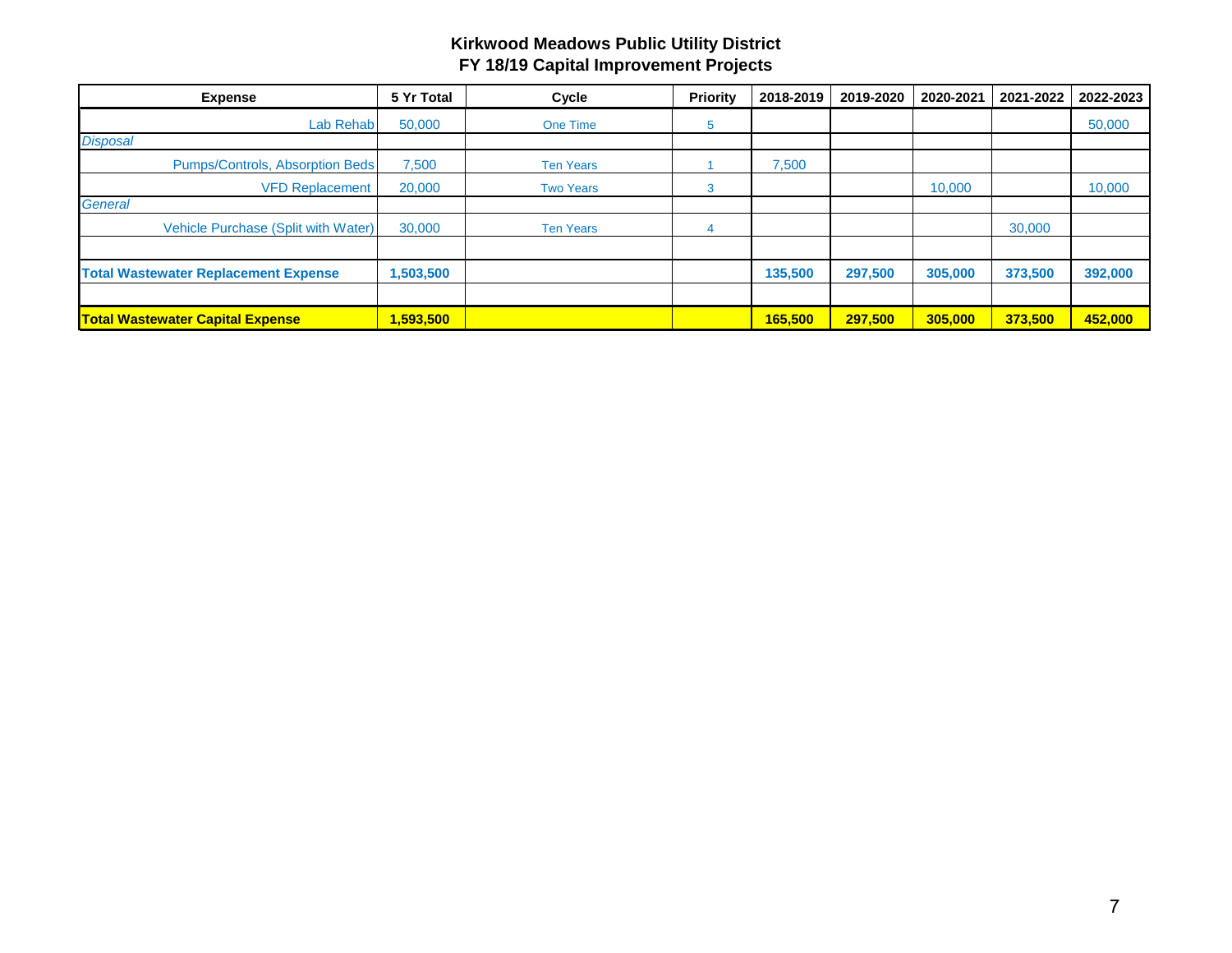| <b>Expense</b>                                   | 5 Yr Total  | <b>Cycle</b>                                             | <b>Priority</b>             | 2018-2019 | 2019-2020   | 2020-2021   | 2021-2022   | 2022-2023   |
|--------------------------------------------------|-------------|----------------------------------------------------------|-----------------------------|-----------|-------------|-------------|-------------|-------------|
| <b>Capacity Component</b>                        |             |                                                          | Scale $1 - 5$<br>1=Critical |           |             |             |             |             |
|                                                  |             |                                                          |                             |           |             |             |             |             |
| <b>Total Employee Housing Capacity Expense</b>   | $\mathbf 0$ |                                                          |                             | 0         | $\mathbf 0$ | $\mathbf 0$ | $\mathbf 0$ | $\mathbf 0$ |
|                                                  |             |                                                          |                             |           |             |             |             |             |
| <b>Replacement Component</b>                     |             |                                                          |                             |           |             |             |             |             |
| <b>Concrete Coring/Venting</b>                   | 25,000      | <b>One Time</b>                                          |                             | 25,000    |             |             |             |             |
| <b>Dishwashers</b>                               | 1,500       | Two Years (Until all 8 Replaced, then<br>10 Years)       |                             | 500       |             | 500         |             | 500         |
| <b>Roof Repairs</b>                              | 3,500       | <b>One Time</b>                                          |                             | 3,500     |             |             |             |             |
| <b>Flooring</b>                                  | 4,800       | Two Years (Until all 8 Replaced, then<br>10 Years)       | $\overline{2}$              | 1,600     |             | 1,600       |             | 1,600       |
| <b>Hot Water Heater</b>                          | 18,000      | Two Years (Until Remaining 6<br>Replaced, then 10 Years) | $\overline{2}$              | 6,000     |             | 6,000       |             | 6,000       |
| <b>Washers/Dryers</b>                            | 3,000       | Two Years (Until Remaining 6<br>Replaced, then 10 Years) | $\overline{2}$              |           | 1,500       |             | 1,500       |             |
| Refrigerators                                    | 2,000       | Two Years (Until Remaining 6<br>Replaced, then 10 Years) | 3                           |           |             | 1,000       |             | 1,000       |
|                                                  |             |                                                          |                             |           |             |             |             |             |
| <b>Total Employee Housing Replacement Expens</b> | 57,800      |                                                          |                             | 36,600    | 1,500       | 9,100       | 1,500       | 9,100       |
|                                                  |             |                                                          |                             |           |             |             |             |             |
| <b>Total Employee Housing Capital Expense</b>    | 57,800      |                                                          |                             | 36,600    | 1,500       | 9,100       | 1,500       | 9,100       |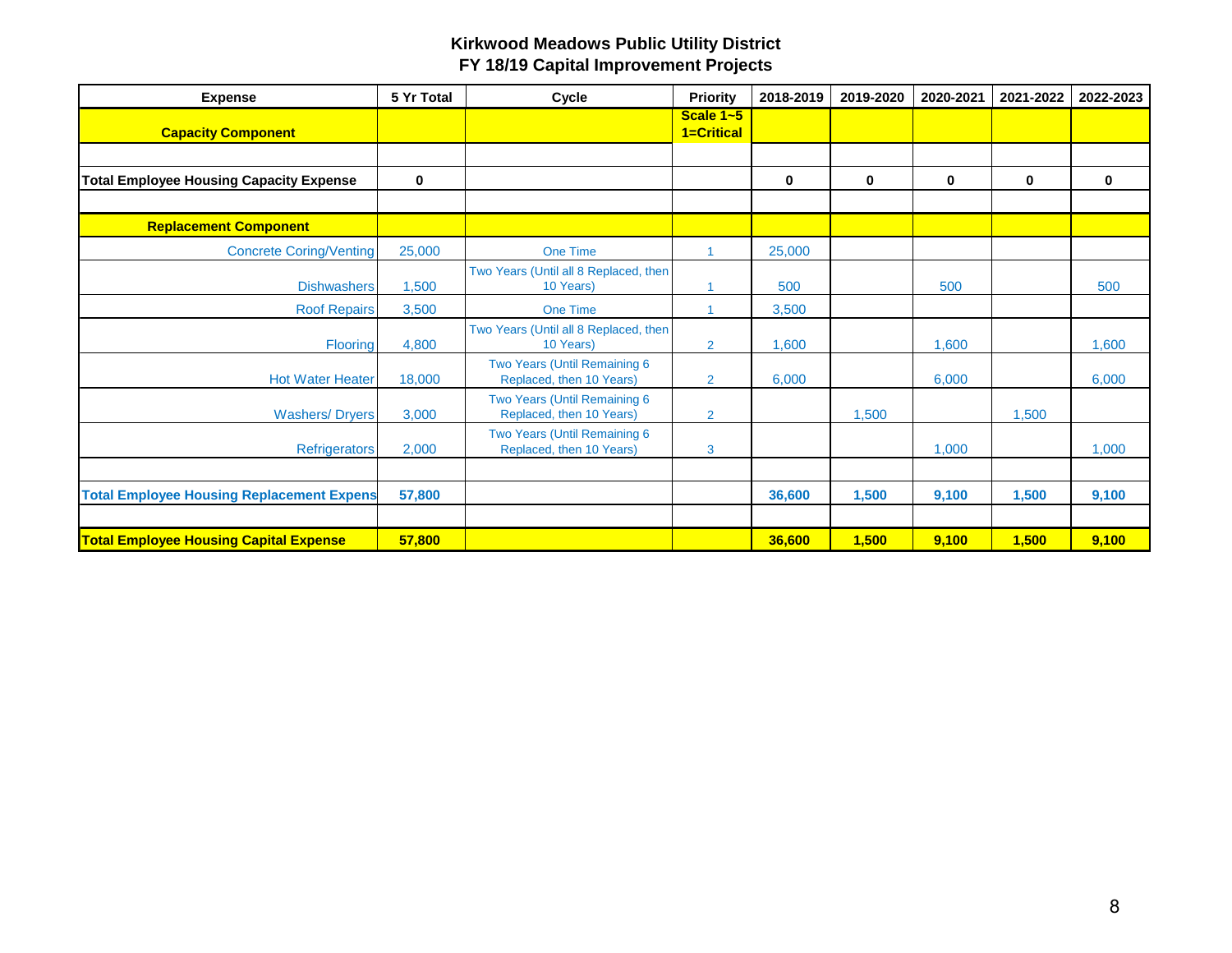| <b>Expense</b>                           | 5 Yr Total | Cycle           | <b>Priority</b>         | 2018-2019 | 2019-2020 | 2020-2021 | 2021-2022 | 2022-2023 |
|------------------------------------------|------------|-----------------|-------------------------|-----------|-----------|-----------|-----------|-----------|
| <b>Capacity Component</b>                |            |                 | Scale 1~5<br>1=Critical |           |           |           |           |           |
| Light Rescue/ Command Vehicle            | 62,500     | 15 years        | 5                       |           |           |           |           | 62,500    |
|                                          |            |                 |                         |           |           |           |           |           |
| <b>Total Fire Capacity Expense</b>       | 62,500     |                 |                         | 0         | 0         | $\bf{0}$  | 0         | 62,500    |
|                                          |            |                 |                         |           |           |           |           |           |
| <b>Replacement Component</b>             |            |                 |                         |           |           |           |           |           |
| <b>Hose Replacement</b>                  | 7,500      | Annual          |                         | 1,500     | 1,500     | 1,500     | 1,500     | 1,500     |
| <b>Radio Reprogramming</b>               | 2,500      | Annual          |                         | 500       | 500       | 500       | 500       | 500       |
| <b>Structure Gear / PPE</b>              | 6,000      | Annual          |                         | 1,200     | 1,200     | 1,200     | 1,200     | 1,200     |
| Knox box key management system           | 1,000      | <b>One Time</b> | $\overline{2}$          |           | 1,000     |           |           |           |
| SCBA's (7,000 per unit + spare cylinder) | 84,000     | 10 years        | $\overline{2}$          | 28,000    | 28,000    | 28,000    |           |           |
| <b>Extrication Equipment</b>             | 10,000     | 15 years        | 3                       |           |           | 10,000    |           |           |
| <b>Light Rescue/ Command Vehicle</b>     | 62,500     | 15 years        | 5                       |           |           |           |           | 62,500    |
|                                          |            |                 |                         |           |           |           |           |           |
| <b>Total Fire Replacement Expense</b>    | 173,500    |                 |                         | 31,200    | 32,200    | 41,200    | 3,200     | 65,700    |
|                                          |            |                 |                         |           |           |           |           |           |
| <b>Total Fire Capital Expense</b>        | 236,000    |                 |                         | 31,200    | 32,200    | 41,200    | 3,200     | 128,200   |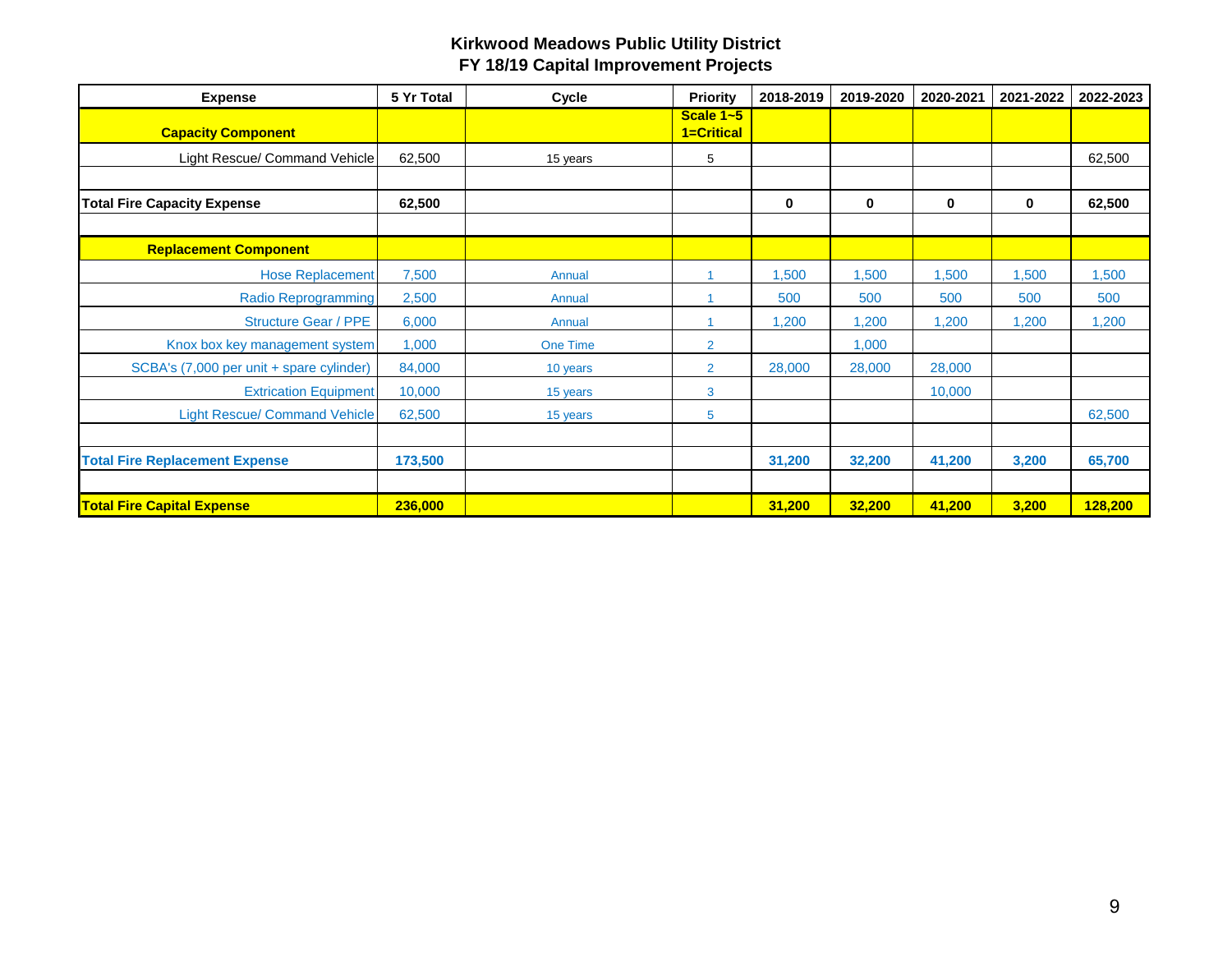| <b>Expense</b>                                | 5 Yr Total | Cycle                                      | Priority                | 2018-2019 | 2019-2020 | 2020-2021 | 2021-2022 | 2022-2023   |
|-----------------------------------------------|------------|--------------------------------------------|-------------------------|-----------|-----------|-----------|-----------|-------------|
| <b>Capacity Component</b>                     |            |                                            | Scale 1~5<br>1=Critical |           |           |           |           |             |
|                                               |            |                                            |                         |           |           |           |           |             |
| <b>Switch Station</b>                         | 2,700,000  | Contingent on PG&E Negotiations            | $\mathbf{1}$            | 200,000   | 1,250,000 | 1,250,000 |           |             |
|                                               |            |                                            |                         |           |           |           |           |             |
| <b>Total Electric Capacity Expense</b>        | 2,700,000  |                                            |                         | 200,000   | 1,250,000 | 1,250,000 | 0         | $\mathbf 0$ |
|                                               |            |                                            |                         |           |           |           |           |             |
| <b>Replacement Component</b>                  |            |                                            |                         |           |           |           |           |             |
| <b>CEMS Maintenance/Replacement</b>           | 15,000     | 5 years                                    | 1                       | 15,000    |           |           |           |             |
| <b>CT Testing/Replacement</b>                 | 7,500      | 10 years                                   | 1                       | 7,500     |           |           |           |             |
| <b>Gate Replacement</b>                       | 12,000     | One Time                                   | 1                       | 12,000    |           |           |           |             |
| <b>OV Cabinet Replacement</b>                 | 30,000     | 15 years                                   | $\mathbf{1}$            | 15,000    | 15,000    |           |           |             |
| <b>OV Relay Programming</b>                   | 12,000     | One Time                                   | 1                       | 12,000    |           |           |           |             |
| <b>Powerhouse Relay Programming</b>           | 25,000     | One Time                                   | 1                       | 25,000    |           |           |           |             |
| <b>Service Truck (Split with Propane)</b>     | 30,000     | <b>Ten Years</b>                           | $\mathbf{1}$            | 30,000    |           |           |           |             |
| <b>Switch Station (Replacement Component)</b> | 2,700,000  | <b>Contingent on PG&amp;E Negotiations</b> | 1                       | 200,000   | 1,250,000 | 1,250,000 |           |             |
| <b>Tugger</b>                                 | 10,000     | 10 years                                   | 1                       | 10,000    |           |           |           |             |
| <b>Powerhouse House Breaker</b>               | 2,500      | One Time                                   | $\mathbf{1}$            |           | 2,500     |           |           |             |
| <b>Commercial Meter Testing</b>               | 18,000     | <b>One Time</b>                            | $\mathbf{1}$            | 18,000    |           |           |           |             |
| <b>Distribution Systen FCIs</b>               | 12,500     | <b>One Time</b>                            | $\overline{2}$          |           | 12,500    |           |           |             |
| <b>Riser Vaults (8)</b>                       | 24,000     | Annual for 4 years                         | $\overline{2}$          |           | 6,000     | 6,000     | 6,000     | 6,000       |
| <b>Service Lines</b>                          | 8,000      | <b>Two Years</b>                           | $\overline{2}$          |           | 4,000     |           | 4,000     |             |
| <b>Transformer Retaining Walls</b>            | 6,000      | One Time                                   | $\overline{2}$          | 6,000     |           |           |           |             |
| Fremont / Dangburg Line Replacement           | 7,500      | One Time                                   | 3                       |           |           | 7,500     |           |             |
| <b>Caples Lake Transformer Containment</b>    | 10,000     | One Time                                   | $5\phantom{.0}$         |           |           |           |           | 10,000      |
| Meadow line replacement                       | 74,000     | One Time                                   | 5                       |           |           |           |           | 74,000      |
| <b>Snowmaking Transformer</b>                 | 16,000     | One Time                                   | 5                       |           |           |           |           | 16,000      |
|                                               |            |                                            |                         |           |           |           |           |             |
| <b>Total Electric Replacement Expense</b>     | 3,020,000  |                                            |                         | 350,500   | 1,290,000 | 1,263,500 | 10,000    | 106,000     |
|                                               |            |                                            |                         |           |           |           |           |             |
| <b>Total Electric Capital Expense</b>         | 5,720,000  |                                            |                         | 550,500   | 2,540,000 | 2,513,500 | 10,000    | 106,000     |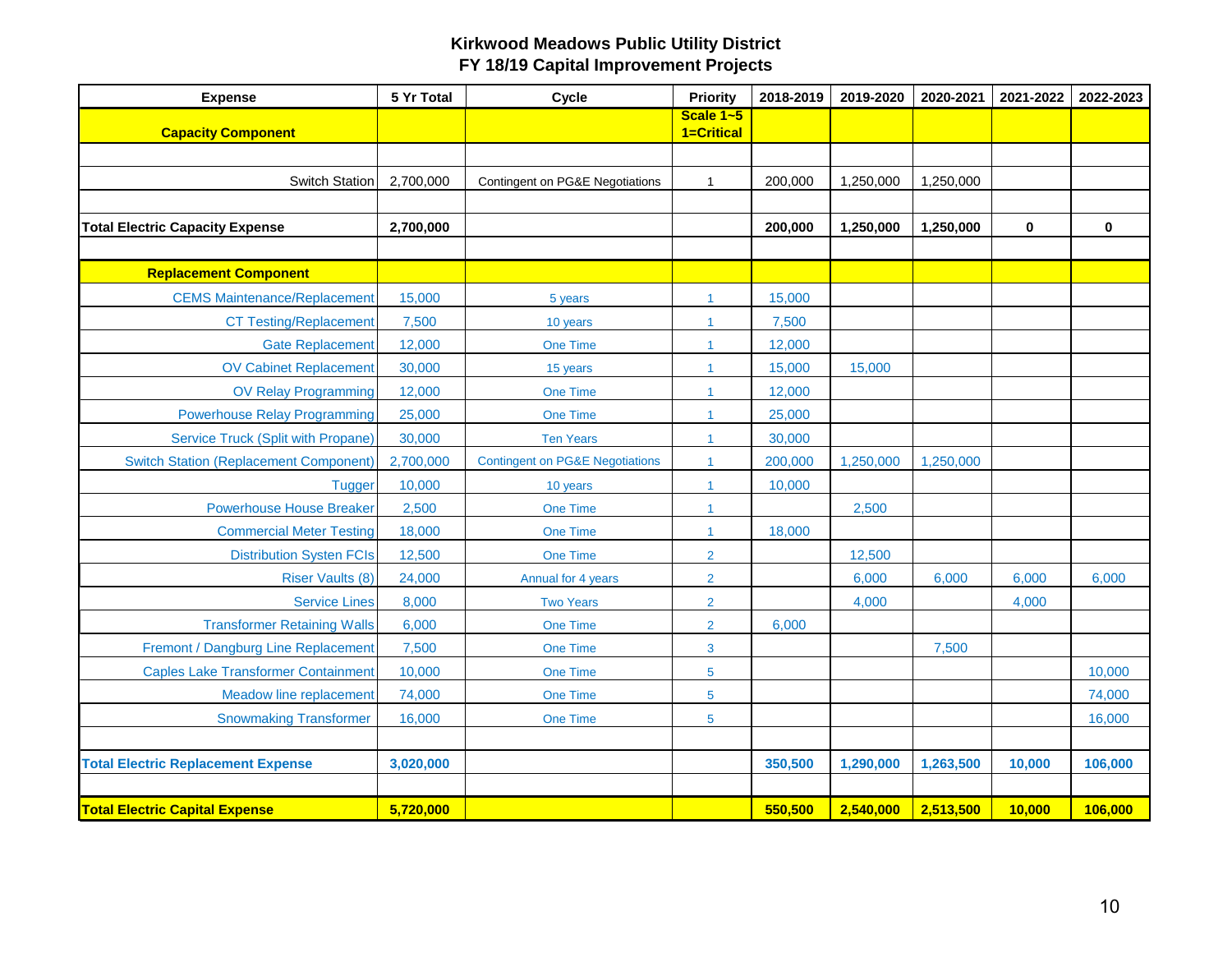| <b>Expense</b>                             | 5 Yr Total | Cycle                                 | <b>Priority</b>         | 2018-2019   | 2019-2020   | 2020-2021 | 2021-2022   | 2022-2023 |
|--------------------------------------------|------------|---------------------------------------|-------------------------|-------------|-------------|-----------|-------------|-----------|
| <b>Capacity Component</b>                  |            |                                       | Scale 1~5<br>1=Critical |             |             |           |             |           |
| Propane Tank, 30,000 gallon (3/4 of cost)  | 225,000    | When peak use is $\geq$ 7,500 gal/day | 3                       |             |             | 225,000   |             |           |
| Tank Protection/ Security (3/8 of cost)    | 11,250     | One Time                              | 5                       |             |             |           |             | 11,250    |
|                                            |            |                                       |                         |             |             |           |             |           |
| <b>Total Propane Capacity Expense</b>      | 236,250    |                                       |                         | $\mathbf 0$ | $\mathbf 0$ | 225,000   | $\mathbf 0$ | 11,250    |
|                                            |            |                                       |                         |             |             |           |             |           |
| <b>Replacement Component</b>               |            |                                       |                         |             |             |           |             |           |
| <b>Install Curbstops</b>                   | 12,500     | Annual                                | 1                       | 2,500       | 2,500       | 2,500     | 2,500       | 2,500     |
| Meter Replacment (Commercial)              | 35,000     | 10% a year                            | 1                       | 7,000       | 7,000       | 7,000     | 7,000       | 7,000     |
| Meter Replacment (Residential)             | 35,000     | 10% a year                            | 4                       | 7,000       | 7,000       | 7,000     | 7,000       | 7,000     |
| Propane Tank Shed - Lava Rock and WWTP     | 3.500      | <b>One Time</b>                       |                         | 3,500       |             |           |             |           |
| Propane Tank, Valve Replacement            | 10,000     | <b>One Time</b>                       |                         | 10,000      |             |           |             |           |
| <b>Service Truck (Split with Electric)</b> | 30,000     | <b>Ten Years</b>                      | 1                       | 30,000      |             |           |             |           |
| 1.25" Poly tools                           | 1,200      | <b>Ten Years</b>                      | $\overline{2}$          |             | 1,200       |           |             |           |
| <b>Air Line Replacement</b>                | 3,000      | <b>One Time</b>                       | 3                       |             |             | 3,000     |             |           |
| <b>Leak Survey</b>                         | 10,000     | <b>Five Years</b>                     | 3                       |             |             | 10,000    |             |           |
| Propane Tank, 30,000 gallon (1/4 of cost)  | 75,000     | <b>One Time</b>                       | 3                       |             |             | 75,000    |             |           |
| Tank Protection/ Security (5/8 of cost)    | 18,750     | <b>One Time</b>                       | 5                       |             |             |           |             | 18,750    |
|                                            |            |                                       |                         |             |             |           |             |           |
| <b>Total Propane Replacement Expense</b>   | 233,950    |                                       |                         | 60,000      | 17,700      | 104,500   | 16,500      | 35,250    |
|                                            |            |                                       |                         |             |             |           |             |           |
| <b>Total Propane Capital Expense</b>       | 470,200    |                                       |                         | 60,000      | 17,700      | 329,500   | 16,500      | 46,500    |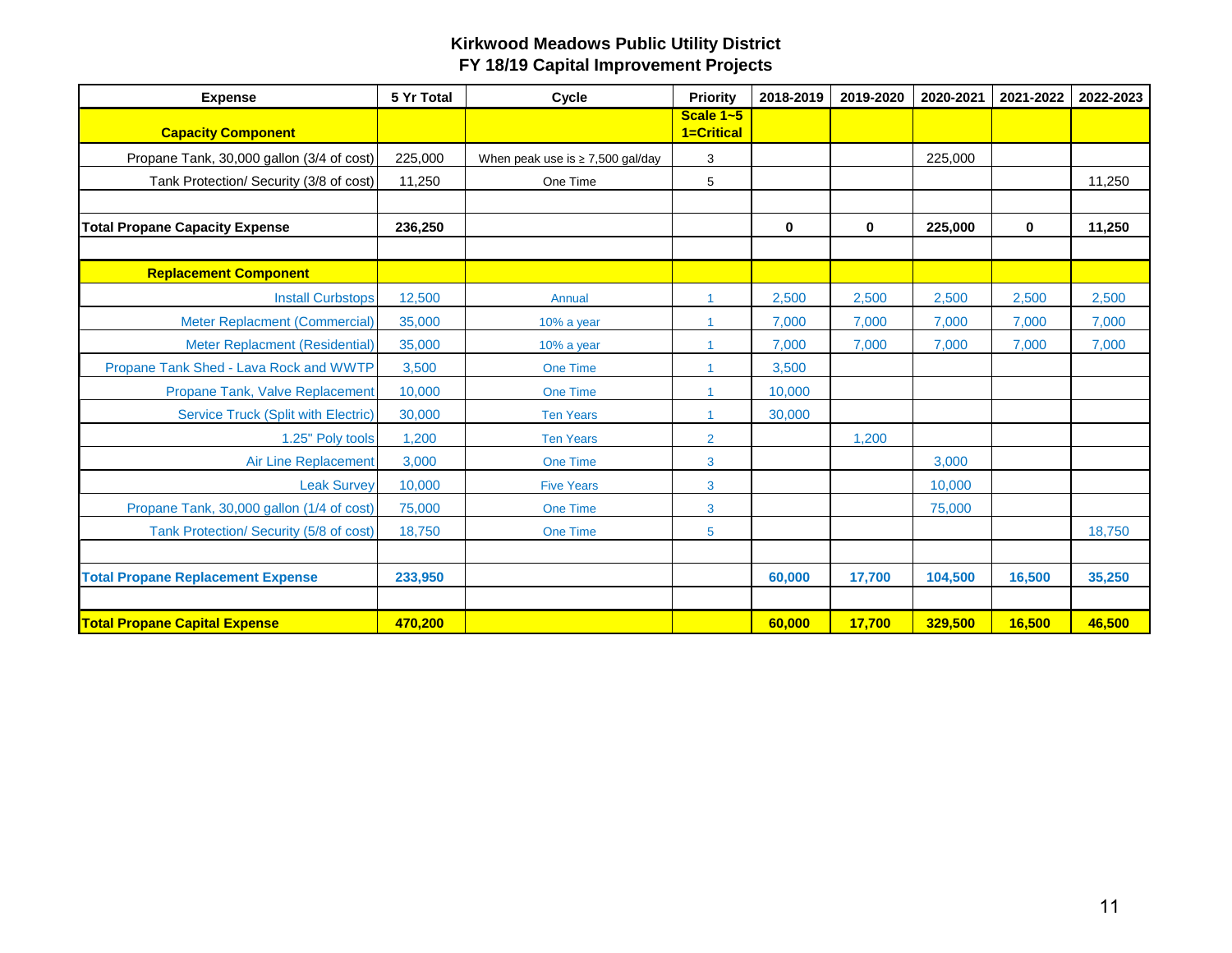| <b>Expense</b>                                | 5 Yr Total  | Cycle                   | <b>Priority</b>         | 2018-2019 | 2019-2020   | 2020-2021   | 2021-2022   | 2022-2023   |
|-----------------------------------------------|-------------|-------------------------|-------------------------|-----------|-------------|-------------|-------------|-------------|
| <b>Capacity Component</b>                     |             |                         | Scale 1~5<br>1=Critical |           |             |             |             |             |
| [No Capital Capacity Improvements]            |             |                         |                         |           |             |             |             |             |
|                                               |             |                         |                         |           |             |             |             |             |
| <b>Total Snow Removal Capacity Expense</b>    | $\mathbf 0$ |                         |                         | $\bf{0}$  | $\mathbf 0$ | $\mathbf 0$ | $\mathbf 0$ | $\mathbf 0$ |
|                                               |             |                         |                         |           |             |             |             |             |
| <b>Replacement Component</b>                  |             |                         |                         |           |             |             |             |             |
| 416C Tires                                    | 1,400       | <b>Nine Years</b>       | $\mathbf{1}$            | 1,400     |             |             |             |             |
| 950 16' Blade                                 | 18,500      | <b>One Time</b>         |                         | 18,500    |             |             |             |             |
| 950 Loader                                    | 228,583     | 15 Years                | $\blacktriangleleft$    | 75,838    | 40,732      | 40,732      | 40,732      | 30,549      |
| <b>Flamable Storage Cabinet</b>               | 1,400       | One Time                |                         | 1,400     |             |             |             |             |
| <b>Loader Chains</b>                          | 25,000      | Annual                  |                         | 5,000     | 5,000       | 5,000       | 5,000       | 5,000       |
| <b>Trackless Chains</b>                       | 20,000      | Annual                  | -1                      | 4,000     | 4,000       | 4,000       | 4,000       | 4,000       |
| <b>Trackless Tires</b>                        | 4,500       | <b>Two Years</b>        | $\blacktriangleleft$    | 1,500     |             | 1,500       |             | 1,500       |
| 950F Motor Replacement / Svc                  | 20,000      | <b>Three Years</b>      | $\overline{2}$          |           | 10,000      |             |             | 10,000      |
| <b>Exhaust Fan/Ducting for Shop</b>           | 10,000      | <b>One Time</b>         | $\overline{2}$          |           | 10,000      |             |             |             |
| <b>Loader Chain Rack</b>                      | 8,000       | <b>One Time</b>         | $\overline{2}$          | 8,000     |             |             |             |             |
| <b>Material Handling Unit</b>                 | 5,000       | <b>One Time</b>         | $\overline{2}$          |           | 5,000       |             |             |             |
| <b>Vehicle Tires</b>                          | 6,000       | <b>Five Years</b>       | 3                       | 3,000     |             | 3,000       |             |             |
| <b>Trackless</b>                              | 150,000     | As Equipment is Retired | 4                       |           |             |             | 150,000     |             |
| <b>RPM Rebuild</b>                            | 17,100      | <b>Five Years</b>       | 5                       |           |             |             |             | 17,100      |
|                                               |             |                         |                         |           |             |             |             |             |
| <b>Total Snow Removal Replacement Expense</b> | 515,483     |                         |                         | 118,638   | 74,732      | 54,232      | 199,732     | 68,149      |
|                                               |             |                         |                         |           |             |             |             |             |
| <b>Total Snow Removal Capital Expense</b>     | 515.483     |                         |                         | 118,638   | 74,732      | 54.232      | 199,732     | 68,149      |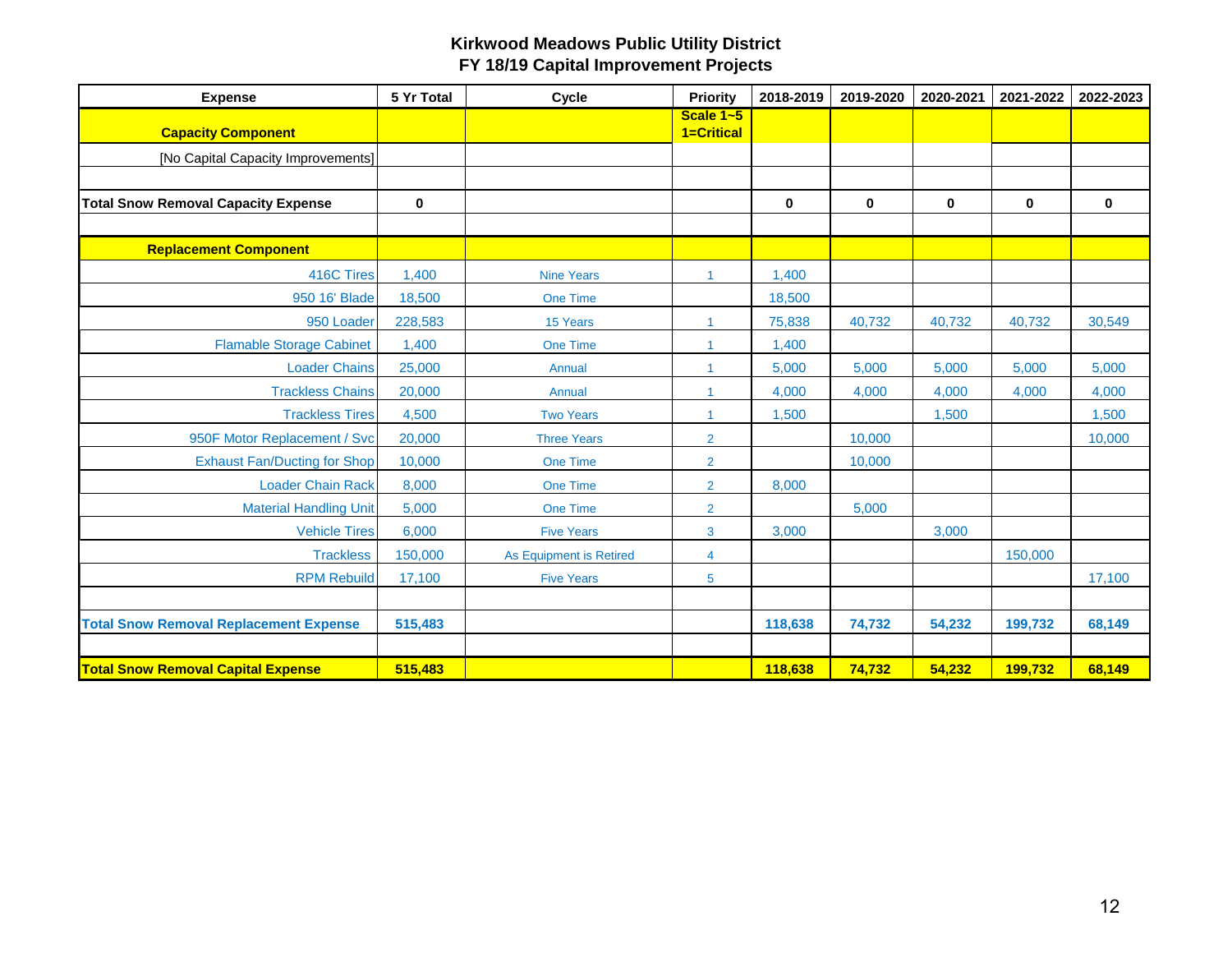| <b>Expense</b>                         | 5 Yr Total | Cycle             | Priority                | 2018-2019 | 2019-2020 | 2020-2021 | 2021-2022 | 2022-2023 |
|----------------------------------------|------------|-------------------|-------------------------|-----------|-----------|-----------|-----------|-----------|
| <b>Capacity Component</b>              |            |                   | Scale 1~5<br>1=Critical |           |           |           |           |           |
| [No Capital Capacity Improvements]]    |            |                   |                         |           |           |           |           |           |
|                                        |            |                   |                         |           |           |           |           |           |
| <b>Total Cable Capacity Expense</b>    | 0          |                   |                         | 0         | $\bf{0}$  | 0         | 0         | 0         |
|                                        |            |                   |                         |           |           |           |           |           |
| <b>Replacement Component</b>           |            |                   |                         |           |           |           |           |           |
| <b>Channel 19 Equipment/ Education</b> | 5,000      | Annual            |                         | 1,000     | 1,000     | 1,000     | 1,000     | 1,000     |
| <b>Cable Equipment</b>                 | 6,000      | <b>Five Years</b> | $\overline{2}$          |           | 6,000     |           |           |           |
|                                        |            |                   |                         |           |           |           |           |           |
| <b>Total Cable Replacement Expense</b> | 11,000     |                   |                         | 1,000     | 7,000     | 1,000     | 1,000     | 1,000     |
|                                        |            |                   |                         |           |           |           |           |           |
| <b>Total Cable Capital Expense</b>     | 11,000     | $\bf{0}$          |                         | 1,000     | 7,000     | 1,000     | 1,000     | 1,000     |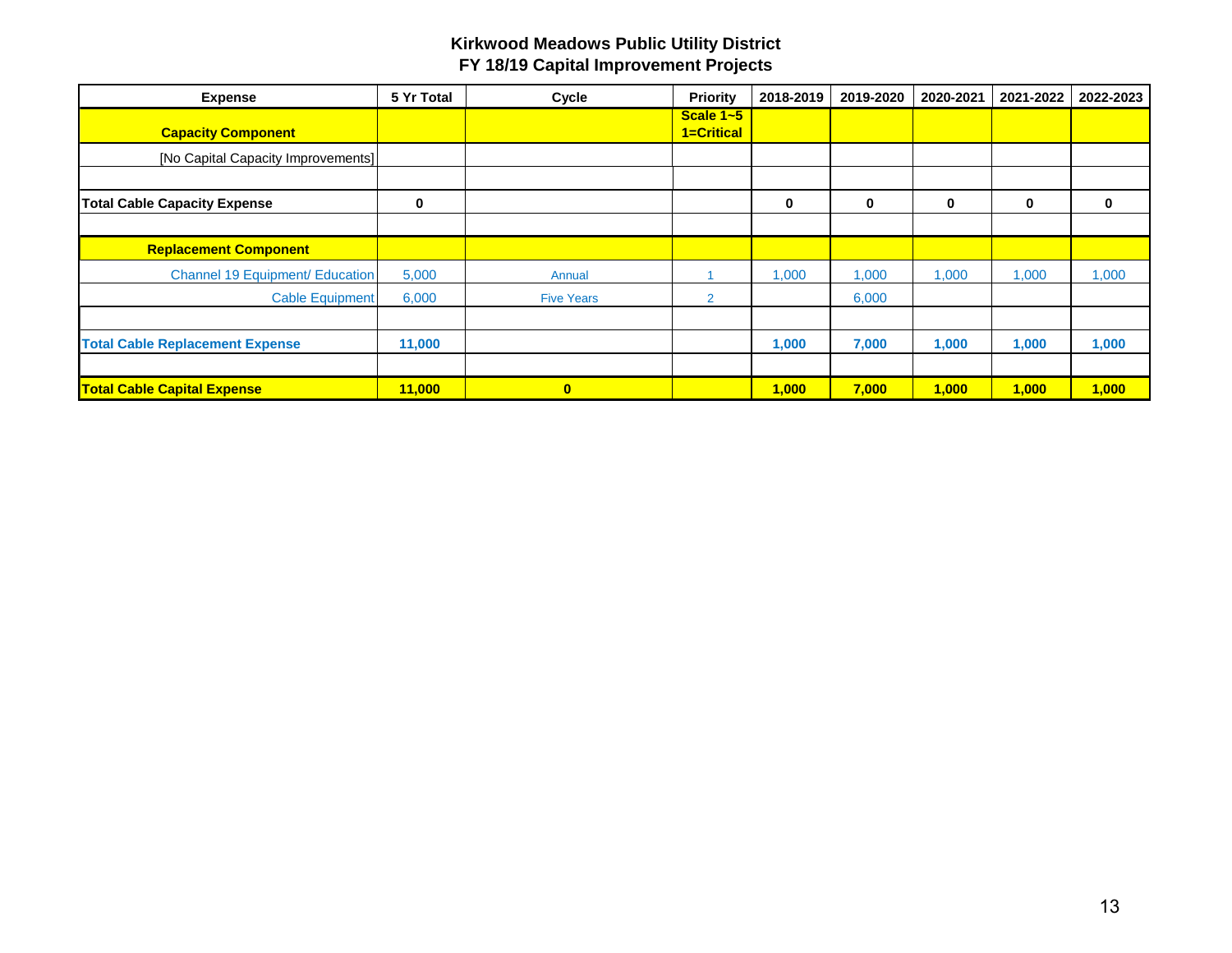| <b>Expense</b>                                 | 5 Yr Total | Cycle                              | Priority                    | 2018-2019 | 2019-2020    | 2020-2021 | 2021-2022    | 2022-2023 |
|------------------------------------------------|------------|------------------------------------|-----------------------------|-----------|--------------|-----------|--------------|-----------|
| <b>Capacity Component</b>                      |            |                                    | Scale $1 - 5$<br>1=Critical |           |              |           |              |           |
| [No Capital Capacity Improvements]]            |            |                                    |                             |           |              |           |              |           |
|                                                |            |                                    |                             |           |              |           |              |           |
| <b>Total Parks and Rec Capacity Expense</b>    | 0          |                                    |                             | 0         | $\bf{0}$     | 0         | 0            | 0         |
|                                                |            |                                    |                             |           |              |           |              |           |
| <b>Replacement Component</b>                   |            |                                    |                             |           |              |           |              |           |
| <b>Playground Equipment</b>                    | 18,000     | Two Years Repair/Ten Years Replace | 5                           | 1,500     |              | 1,500     |              | 15,000    |
|                                                |            |                                    |                             |           |              |           |              |           |
| <b>Total Parks and Rec Replacement Expense</b> | 18,000     |                                    |                             | 1,500     | $\bf{0}$     | 1,500     | $\bf{0}$     | 15,000    |
|                                                |            |                                    |                             |           |              |           |              |           |
| <b>Total Parks and Rec Capital Expense</b>     | 18,000     |                                    |                             | 1,500     | $\mathbf{0}$ | 1,500     | $\mathbf{0}$ | 15,000    |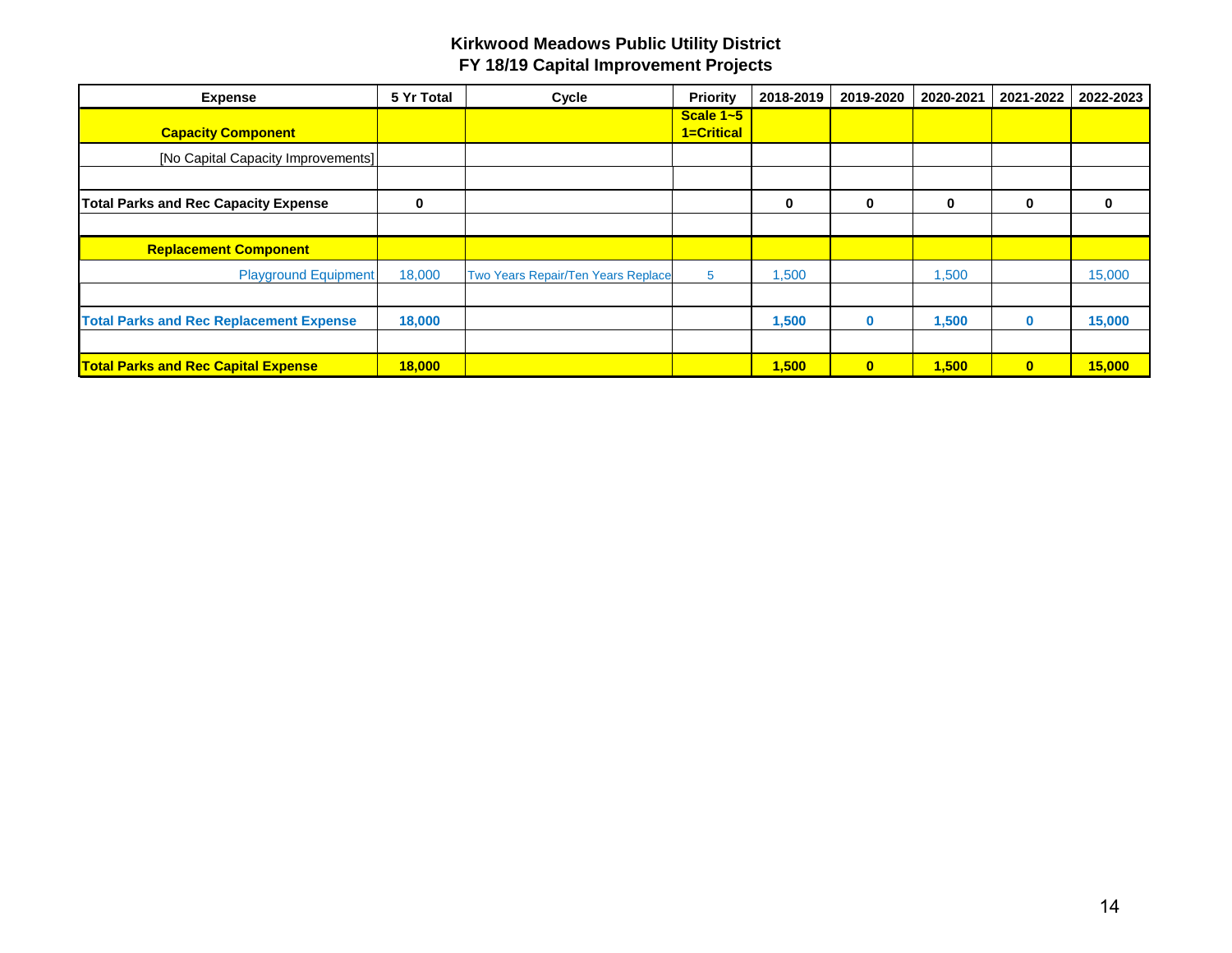| <b>Expense</b>                               | 5 Yr Total | Cycle            | Priority                | 2018-2019 | 2019-2020 | 2020-2021 | 2021-2022 | 2022-2023 |
|----------------------------------------------|------------|------------------|-------------------------|-----------|-----------|-----------|-----------|-----------|
| <b>Capacity Component</b>                    |            |                  | Scale 1~5<br>1=Critical |           |           |           |           |           |
| [No Capital Capacity Improvements]           |            |                  |                         |           |           |           |           |           |
|                                              |            |                  |                         |           |           |           |           |           |
| <b>Total Solid Waste Capacity Expense</b>    | $\bf{0}$   |                  |                         | 0         | $\bf{0}$  | 0         | $\bf{0}$  | 0         |
|                                              |            |                  |                         |           |           |           |           |           |
| <b>Replacement Component</b>                 |            |                  |                         |           |           |           |           |           |
| <b>Dumpsters</b>                             | 15,000     | <b>Two Years</b> |                         | 5,000     |           | 5,000     |           | 5,000     |
| Recycling                                    | 10,000     | <b>Two Years</b> | $\overline{2}$          |           | 5,000     |           | 5,000     |           |
|                                              |            |                  |                         |           |           |           |           |           |
| <b>Total Solid Waste Replacement Expense</b> | 25,000     |                  |                         | 5,000     | 5,000     | 5,000     | 5,000     | 5,000     |
|                                              |            |                  |                         |           |           |           |           |           |
| <b>Total Solid Waste Capital Expense</b>     | 25,000     |                  |                         | 5,000     | 5,000     | 5,000     | 5,000     | 5,000     |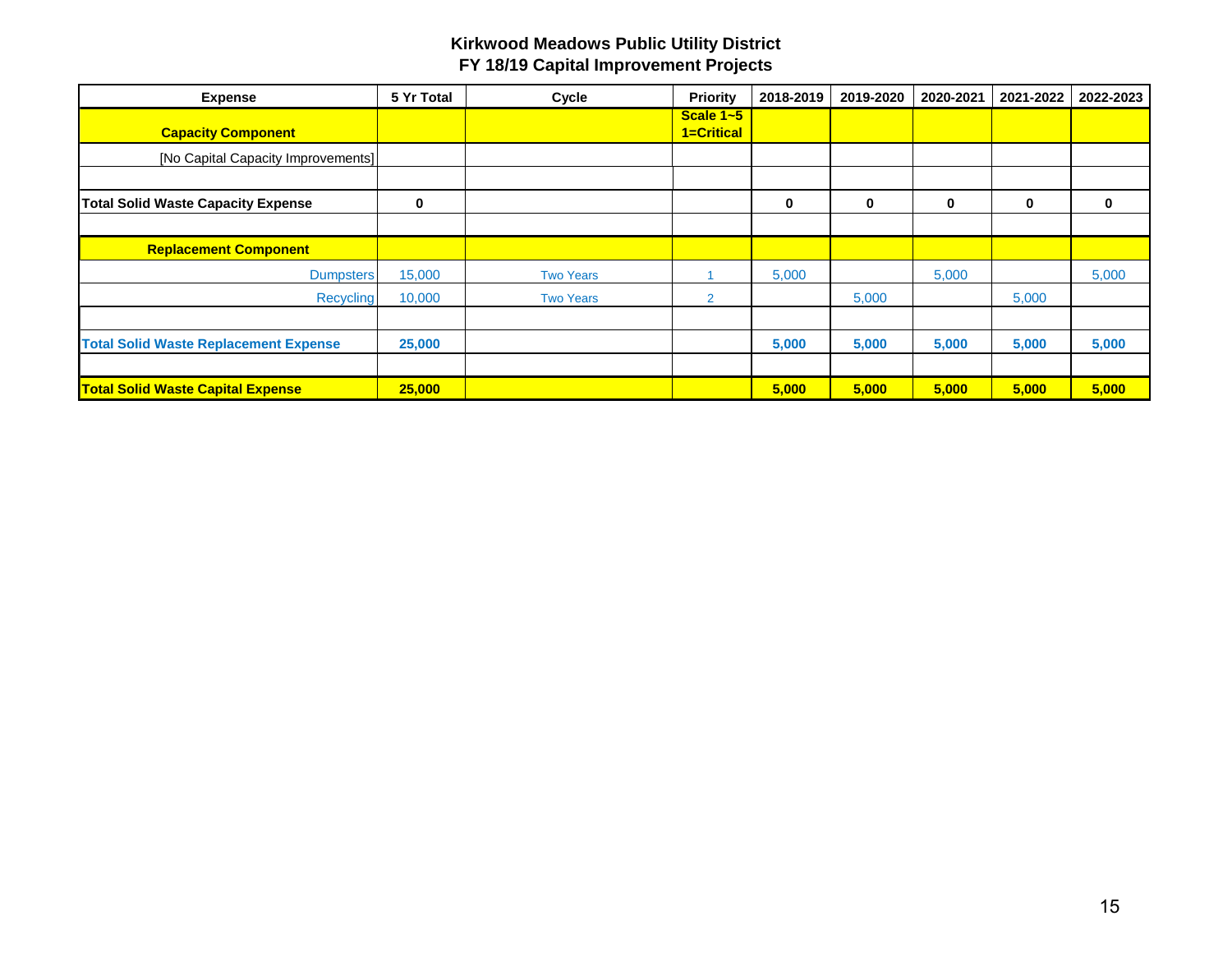| <b>Expense</b>                                    | 5 Yr Total  | Cycle                | <b>Priority</b>         | 2018-2019   | 2019-2020 | 2020-2021   | 2021-2022 | 2022-2023 |
|---------------------------------------------------|-------------|----------------------|-------------------------|-------------|-----------|-------------|-----------|-----------|
| <b>Capacity Component</b>                         |             |                      | Scale 1~5<br>1=Critical |             |           |             |           |           |
| [No Capital Capacity Improvements]                |             |                      |                         |             |           |             |           |           |
|                                                   |             |                      |                         |             |           |             |           |           |
| <b>Total Operations_Shared Capacity Expense</b>   | $\mathbf 0$ |                      |                         | $\mathbf 0$ | 0         | $\mathbf 0$ | $\bf{0}$  | $\bf{0}$  |
|                                                   |             |                      |                         |             |           |             |           |           |
| <b>Replacement Component</b>                      |             |                      |                         |             |           |             |           |           |
| Computer (2)                                      | 4,500       | <b>Two Years</b>     | 1                       | 1,500       |           | 1,500       |           | 1,500     |
| <b>CSB Roof Repair</b>                            | 6,500       | <b>One Time</b>      |                         | 6,500       |           |             |           |           |
| <b>CSB Windows</b>                                | 5.000       | <b>Ten Years</b>     |                         | 5,000       |           |             |           |           |
| <b>Fall Protection</b>                            | 2,000       | <b>Five Years</b>    |                         | 2,000       |           |             |           |           |
| <b>Office Equipment</b>                           | 4,500       | <b>Two Years</b>     |                         | 1,500       |           | 1,500       |           | 1,500     |
| Shoring                                           | 7,500       | <b>Fifteen Years</b> |                         | 7,500       |           |             |           |           |
| <b>CSB HVAC</b>                                   | 10,000      | <b>One Time</b>      | $\overline{2}$          | 10,000      |           |             |           |           |
| <b>Security</b>                                   | 15,000      | <b>Ten Years</b>     | $\overline{2}$          |             | 5,000     | 5,000       | 5,000     |           |
| Scaffolding                                       | 2,000       | <b>Ten Years</b>     | $\mathbf{3}$            |             |           | 2,000       |           |           |
| <b>Facilities Network Connectivity</b>            | 25,000      | <b>One Time</b>      | 4                       |             |           |             | 25,000    |           |
| 10,000lb Truck/Trackless Lift                     | 8,000       | <b>One Time</b>      | 5                       |             |           |             |           | 8,000     |
|                                                   |             |                      |                         |             |           |             |           |           |
| <b>Total Operations_Shared Replacement Expens</b> | 90,000      |                      |                         | 34,000      | 5,000     | 10,000      | 30,000    | 11,000    |
|                                                   |             |                      |                         |             |           |             |           |           |
| <b>Total Operations Shared Capital Expense</b>    | 90,000      |                      |                         | 34,000      | 5,000     | 10,000      | 30,000    | 11,000    |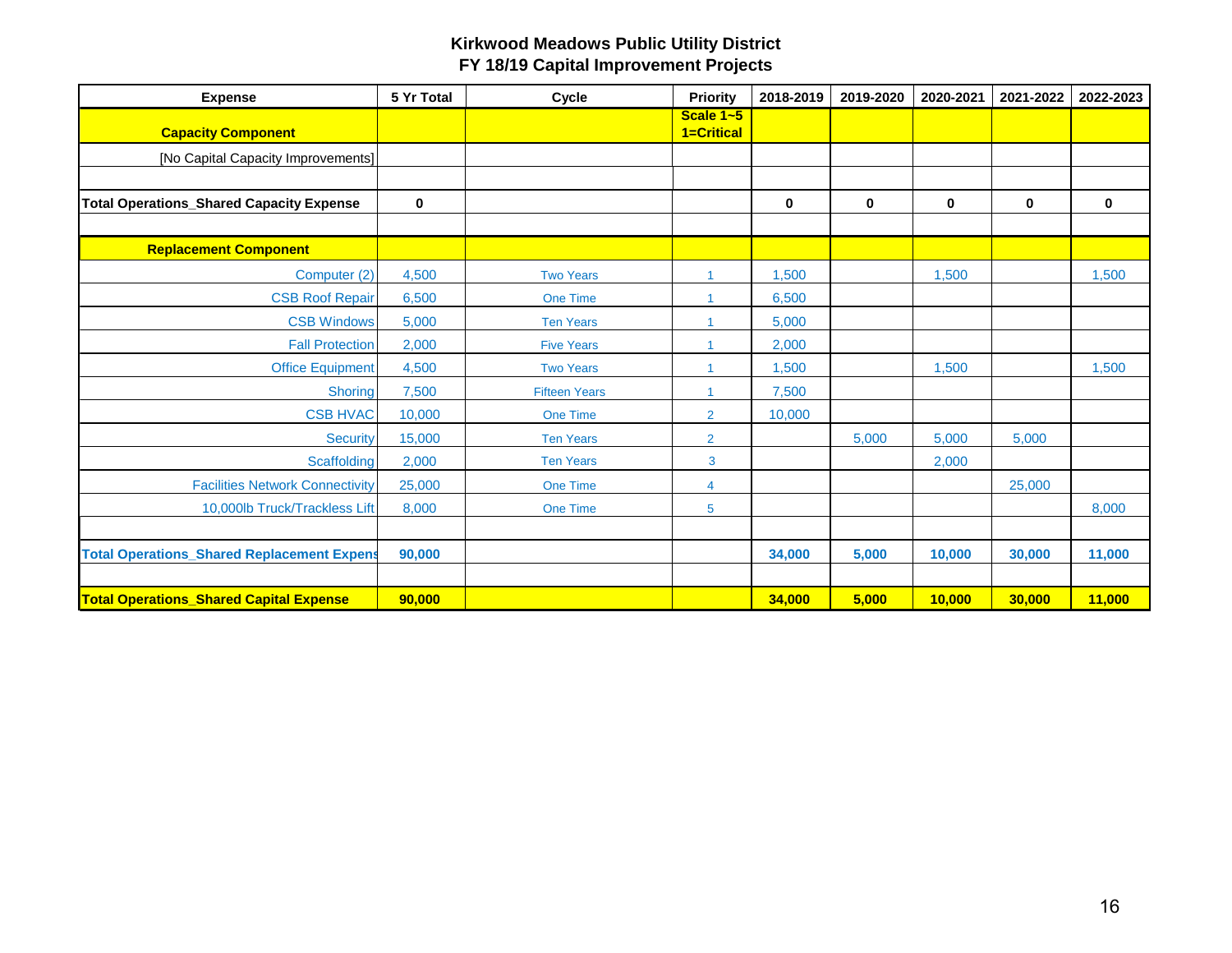| <b>2016 POWER CONTENT LABEL</b>                                                                                                                                                                                                                                                                  |                              |                          |  |  |  |  |  |  |  |
|--------------------------------------------------------------------------------------------------------------------------------------------------------------------------------------------------------------------------------------------------------------------------------------------------|------------------------------|--------------------------|--|--|--|--|--|--|--|
| <b>Kirkwood Meadows PUD</b>                                                                                                                                                                                                                                                                      |                              |                          |  |  |  |  |  |  |  |
| <b>ENERGY RESOURCES</b>                                                                                                                                                                                                                                                                          | <b>Power Mix</b>             | 2016 CA Power<br>$Mix**$ |  |  |  |  |  |  |  |
| <b>Eligible Renewable</b>                                                                                                                                                                                                                                                                        | $\overline{0\%}$             | 25%                      |  |  |  |  |  |  |  |
| Biomass & biowaste                                                                                                                                                                                                                                                                               | 0%                           | 2%                       |  |  |  |  |  |  |  |
| Geothermal                                                                                                                                                                                                                                                                                       | $\overline{0\%}$             | 4%                       |  |  |  |  |  |  |  |
| Eligible hydroelectric                                                                                                                                                                                                                                                                           | $0\%$                        | 2%                       |  |  |  |  |  |  |  |
| Solar                                                                                                                                                                                                                                                                                            | 0%                           | 8%                       |  |  |  |  |  |  |  |
| Wind                                                                                                                                                                                                                                                                                             | 0%                           | $\overline{9\%}$         |  |  |  |  |  |  |  |
| Coal                                                                                                                                                                                                                                                                                             | 0%                           | 4%                       |  |  |  |  |  |  |  |
| <b>Large Hydroelectric</b>                                                                                                                                                                                                                                                                       | 0%                           | $\overline{1}0%$         |  |  |  |  |  |  |  |
| <b>Natural Gas</b>                                                                                                                                                                                                                                                                               | $\overline{0\%}$             | 37%                      |  |  |  |  |  |  |  |
| <b>Nuclear</b>                                                                                                                                                                                                                                                                                   | 0%                           | 9%                       |  |  |  |  |  |  |  |
| <b>Other</b>                                                                                                                                                                                                                                                                                     | 4%<br>96%                    | 0%                       |  |  |  |  |  |  |  |
| Unspecified sources of power*<br><b>TOTAL</b>                                                                                                                                                                                                                                                    | 100%                         | 15%<br>100%              |  |  |  |  |  |  |  |
| * "Unspecified sources of power" means electricity from transactions that are<br>not traceable to specific generation sources.<br>** Percentages are estimated annually by the California Energy Commission<br>based on the electricity sold to California consumers during the identified year. |                              |                          |  |  |  |  |  |  |  |
| For specific information about this<br><b>Kirkwood Meadows PUD</b><br>electricity product, contact:                                                                                                                                                                                              |                              |                          |  |  |  |  |  |  |  |
|                                                                                                                                                                                                                                                                                                  | 209-258-4444                 |                          |  |  |  |  |  |  |  |
| For general information about the<br>Power Content Label, contact the                                                                                                                                                                                                                            | California Energy Commission |                          |  |  |  |  |  |  |  |
| California Energy Commission at:                                                                                                                                                                                                                                                                 |                              | 844-421-6229             |  |  |  |  |  |  |  |
| http://www.energy.ca.gov/pcl/                                                                                                                                                                                                                                                                    |                              |                          |  |  |  |  |  |  |  |